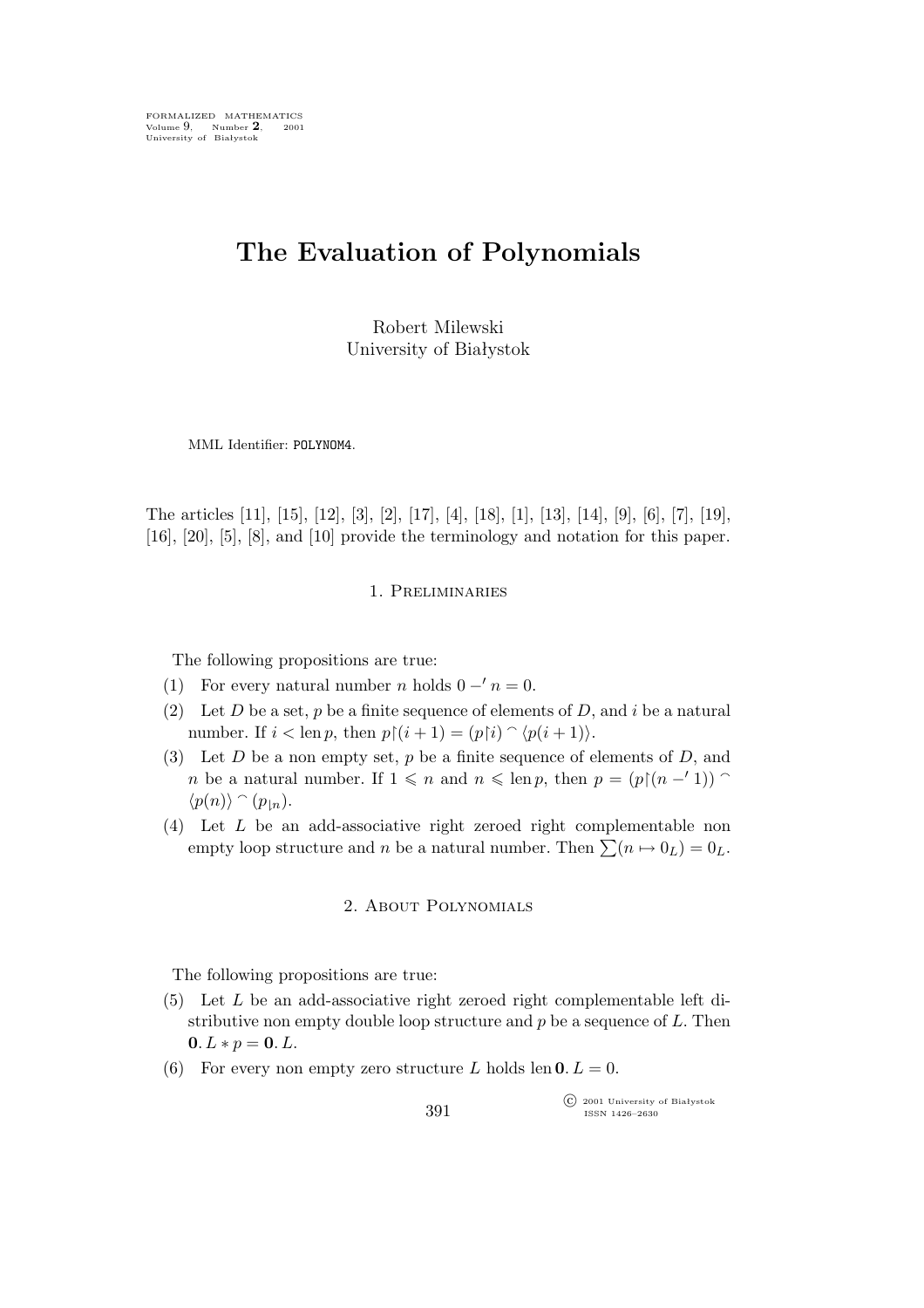### 392 ROBERT MILEWSKI

- (7) For every non degenerated non empty multiplicative loop with zero structure L holds len  $1. L = 1.$
- (8) For every non empty zero structure L and for every Polynomial  $p$  of L such that len  $p = 0$  holds  $p = 0$ . L.
- (9) Let L be a right zeroed non empty loop structure,  $p, q$  be Polynomials of L, and n be a natural number. If  $n \geqslant \text{len } p$  and  $n \geqslant \text{len } q$ , then  $n \geqslant$  $len(p+q).$
- (10) Let L be an add-associative right zeroed right complementable non empty loop structure and p, q be Polynomials of L. If len  $p \neq \text{len } q$ , then  $len(p + q) = max(len p, len q).$
- (11) Let L be an add-associative right zeroed right complementable non empty loop structure and p be a Polynomial of L. Then  $len(-p) = len p$ .
- (12) Let L be an add-associative right zeroed right complementable non empty loop structure,  $p, q$  be Polynomials of L, and n be a natural number. If  $n \geqslant \text{len } p$  and  $n \geqslant \text{len } q$ , then  $n \geqslant \text{len}(p - q)$ .
- $(13)$  Let L be an add-associative right zeroed right complementable distributive commutative associative left unital field-like non empty double loop structure and p, q be Polynomials of L. If  $\text{len } p > 0$  and  $\text{len } q > 0$ , then  $\operatorname{len}(p * q) = (\operatorname{len} p + \operatorname{len} q) - 1.$

# 3. Leading Monomials

Let  $L$  be a non empty zero structure and let  $p$  be a Polynomial of  $L$ . The functor Leading-Monomial  $p$  yielding a sequence of  $L$  is defined as follows:

- (Def. 1) (Leading-Monomial p)(len  $p 1$ ) = p(len  $p 1$ ) and for every natural number *n* such that  $n \neq \text{len } p - '1$  holds (Leading-Monomial  $p)(n) = 0_L$ . The following proposition is true
	- (14) For every non empty zero structure L and for every Polynomial  $p$  of L holds Leading-Monomial  $p = 0$ .  $L + (en p - 1, p(len p - 1))$ .

Let  $L$  be a non empty zero structure and let  $p$  be a Polynomial of  $L$ . Observe that Leading-Monomial  $p$  is finite-Support.

We now state several propositions:

- (15) For every non empty zero structure L and for every Polynomial  $p$  of L such that len  $p = 0$  holds Leading-Monomial  $p = 0$ . L.
- (16) For every non empty zero structure L holds Leading-Monomial  $0. L =$ **0**.L.
- (17) For every non degenerated non empty multiplicative loop with zero structure L holds Leading-Monomial  $1. L = 1. L$ .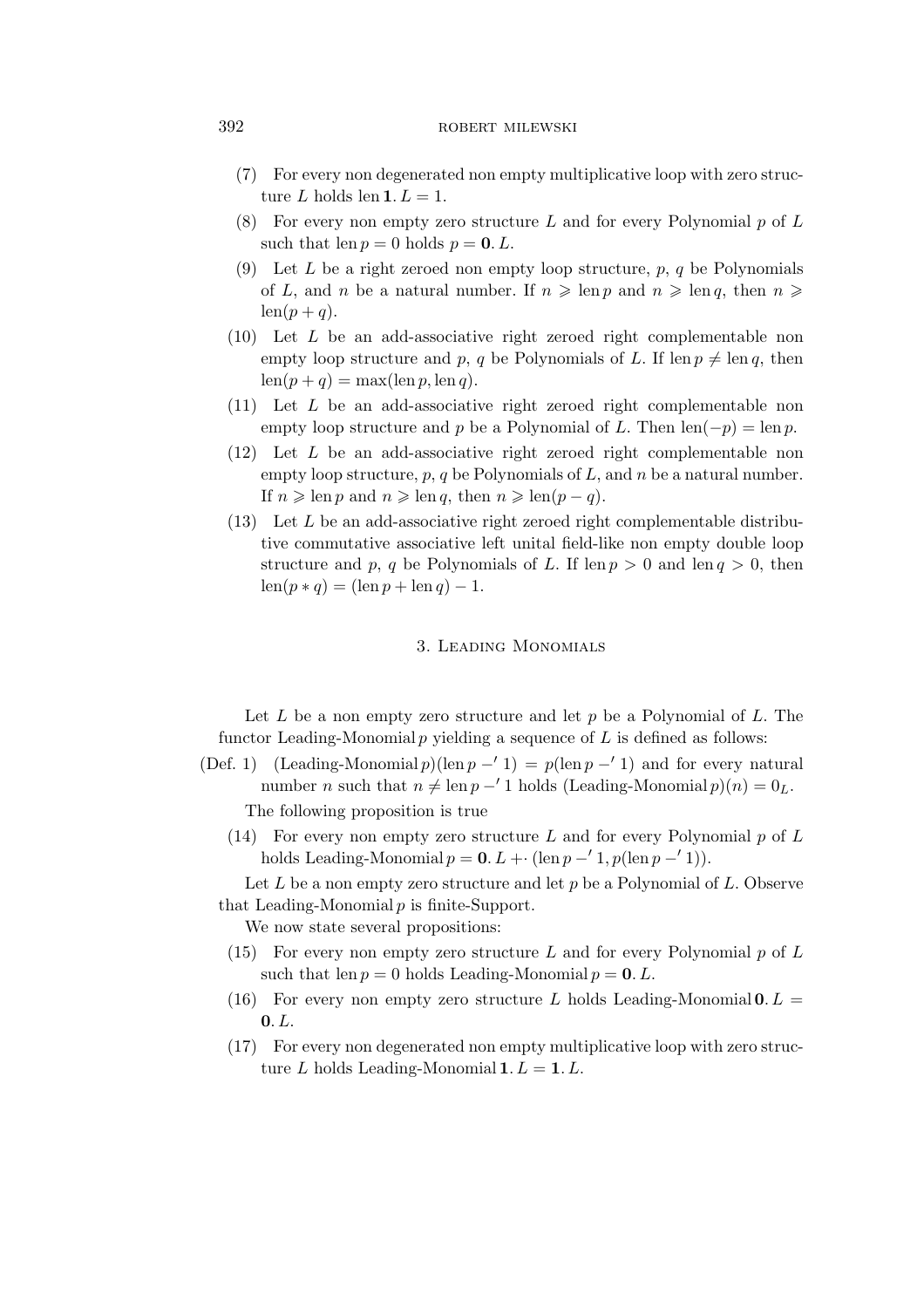- (18) For every non empty zero structure L and for every Polynomial  $p$  of L holds len Leading-Monomial  $p = \text{len } p$ .
- (19) Let L be an add-associative right zeroed right complementable non empty loop structure and p be a Polynomial of L. Suppose len  $p \neq 0$ . Then there exists a Polynomial q of L such that len  $q \leq \text{len } p$  and  $p = q +$  Leading-Monomial p and for every natural number n such that  $n < \text{len } p - 1 \text{ holds } q(n) = p(n).$

#### 4. Evaluation of Polynomials

Let  $L$  be a unital non empty double loop structure, let  $p$  be a Polynomial of L, and let x be an element of the carrier of L. The functor eval $(p, x)$  yields an element of L and is defined by the condition (Def. 2).

(Def. 2) There exists a finite sequence  $F$  of elements of the carrier of  $L$  such that  $eval(p, x) = \sum F$  and len  $F = \text{len } p$  and for every natural number n such that  $n \in \text{dom } F$  holds  $F(n) = p(n - '1) \cdot \text{power}_L(x, n - '1)$ .

Next we state several propositions:

- $(20)$  For every unital non empty double loop structure L and for every element x of the carrier of L holds eval $(0, L, x) = 0<sub>L</sub>$ .
- $(21)$  Let L be a well unital add-associative right zeroed right complementable associative non degenerated non empty double loop structure and x be an element of the carrier of L. Then eval $(1, L, x) = 1_L$ .
- (22) Let L be an Abelian add-associative right zeroed right complementable unital left distributive non empty double loop structure,  $p, q$  be Polynomials of L, and x be an element of the carrier of L. Then  $eval(p+q, x) =$  $eval(p, x) + eval(q, x).$
- (23) Let L be an Abelian add-associative right zeroed right complementable unital distributive non empty double loop structure, p be a Polynomial of L, and x be an element of the carrier of L. Then  $eval(-p, x) = -eval(p, x)$ .
- $(24)$  Let L be an Abelian add-associative right zeroed right complementable unital distributive non empty double loop structure,  $p, q$  be Polynomials of L, and x be an element of the carrier of L. Then  $eval(p - q, x) =$  $eval(p, x) - eval(q, x).$
- (25) Let L be an add-associative right zeroed right complementable right zeroed distributive unital non empty double loop structure, p be a Polynomial of  $L$ , and  $x$  be an element of the carrier of  $L$ . Then  $eval(Leading-Monomial p, x) = p(len p - '1) \cdot power_L(x, len p - '1).$
- (26) Let L be an add-associative right zeroed right complementable distributive commutative associative field-like left unital non degenerated non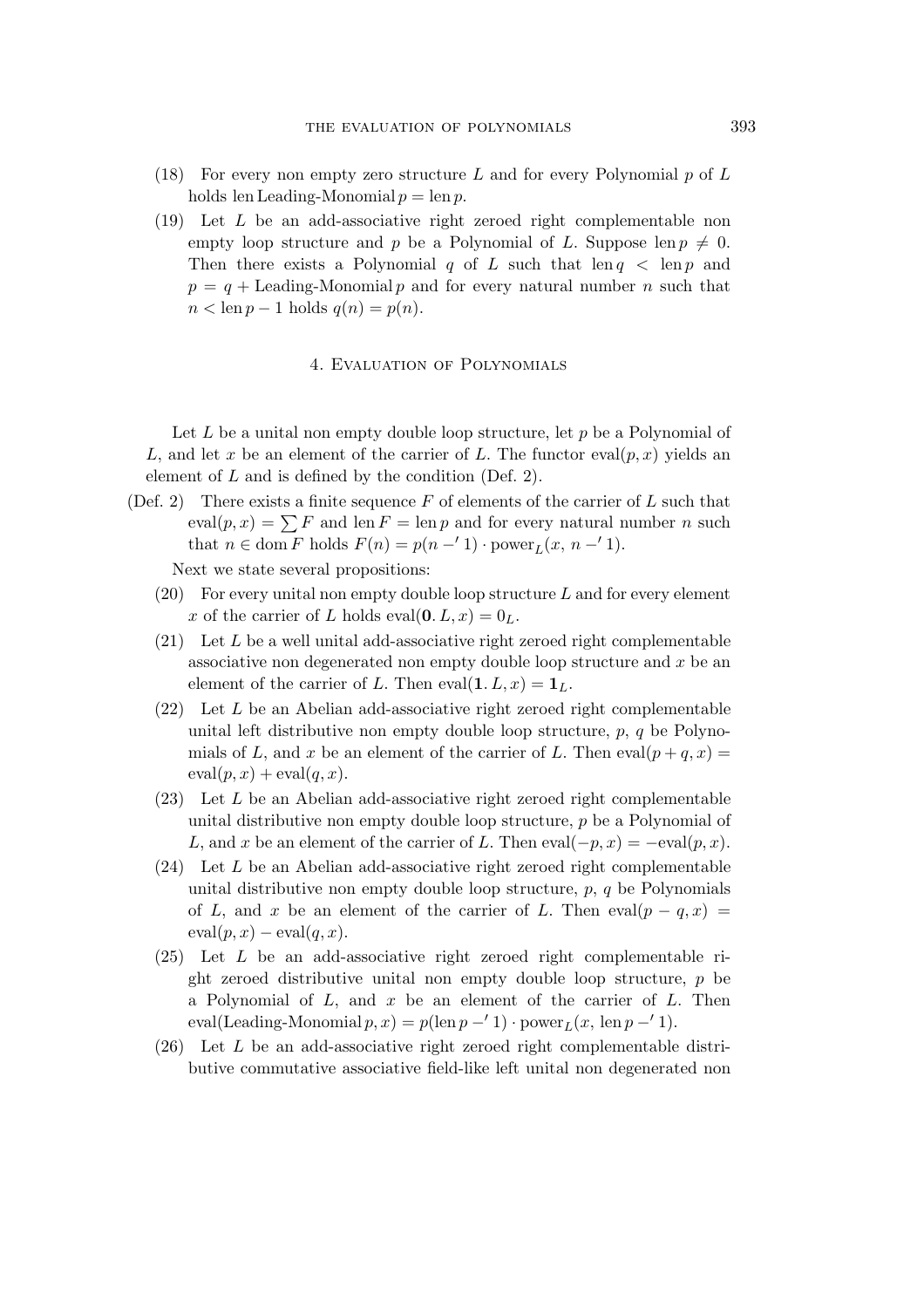## 394 ROBERT MILEWSKI

empty double loop structure,  $p$ ,  $q$  be Polynomials of  $L$ , and  $x$  be an element of the carrier of L. Then eval(Leading-Monomial  $p * q, x$ ) =  $eval(Leading-Monomial p, x) \cdot eval(q, x).$ 

(27) Let  $L$  be a field,  $p, q$  be Polynomials of  $L$ , and  $x$  be an element of the carrier of L. Then  $eval(p * q, x) = eval(p, x) \cdot eval(q, x)$ .

# 5. Evaluation Homomorphism

Let  $L$  be an add-associative right zeroed right complementable distributive unital non empty double loop structure and let  $x$  be an element of the carrier of L. The functor Polynom-Evaluation $(L, x)$  yields a map from Polynom-Ring L into  $L$  and is defined by:

(Def. 3) For every Polynomial p of L holds (Polynom-Evaluation $(L, x)(p)$  =  $eval(p, x).$ 

Let  $L$  be an add-associative right zeroed right complementable distributive associative well unital non degenerated non empty double loop structure and let  $x$  be an element of the carrier of  $L$ . One can verify that Polynom-Evaluation $(L, x)$  is unity-preserving.

Let  $L$  be an Abelian add-associative right zeroed right complementable distributive unital non empty double loop structure and let  $x$  be an element of the carrier of L. One can verify that Polynom-Evaluation $(L, x)$  is additive.

Let  $L$  be a field and let  $x$  be an element of the carrier of  $L$ . Observe that Polynom-Evaluation $(L, x)$  is multiplicative.

Let  $L$  be a field and let  $x$  be an element of the carrier of  $L$ . Note that Polynom-Evaluation $(L, x)$  is ring homomorphism.

#### **REFERENCES**

- [1] Grzegorz Bancerek. The fundamental properties of natural numbers. *Formalized Mathematics*, 1(**1**):41–46, 1990.
- [2] Grzegorz Bancerek and Krzysztof Hryniewiecki. Segments of natural numbers and finite sequences. *Formalized Mathematics*, 1(**1**):107–114, 1990.
- [3] Czesław Byliński. Binary operations. *Formalized Mathematics*, 1(**1**):175–180, 1990.
- [4] Czesław Byliński. Functions and their basic properties. *Formalized Mathematics*, 1(**1**):55– 65, 1990.
- [5] Agata Darmochwał and Yatsuka Nakamura. The topological space  $\mathcal{E}_T^2$ . Arcs, line segments and special polygonal arcs. *Formalized Mathematics*, 2(**5**):617–621, 1991.
- [6] Krzysztof Hryniewiecki. Basic properties of real numbers. *Formalized Mathematics*, 1(**1**):35–40, 1990.
- [7] Jarosław Kotowicz. Functions and finite sequences of real numbers. *Formalized Mathematics*, 3(**2**):275–278, 1992.
- [8] Eugeniusz Kusak, Wojciech Leończuk, and Michał Muzalewski. Abelian groups, fields and vector spaces. *Formalized Mathematics*, 1(**2**):335–342, 1990.
- [9] Robert Milewski. The ring of polynomials. *Formalized Mathematics*, 9(**2**):339–346, 2001.
- [10] Michał Muzalewski. Construction of rings and left-, right-, and bi-modules over a ring. *Formalized Mathematics*, 2(**1**):3–11, 1991.